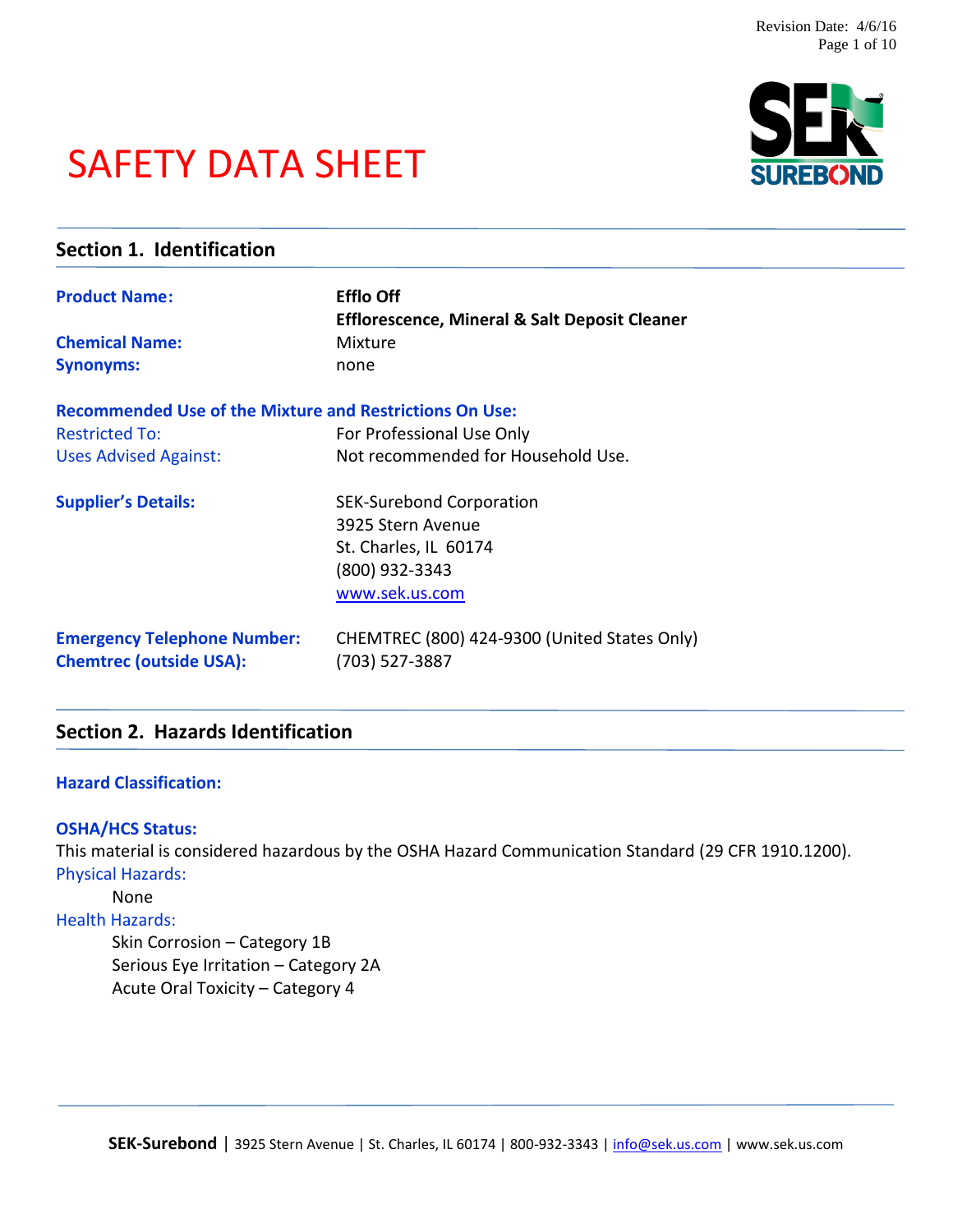# **GHS Label Elements:**

Hazard Pictograms:



Signal Word: DANGER

#### Hazard Statements:

Causes severe skin burns and eye damage Harmful if swallowed

# **Precautionary Statements:**

#### Prevention:

Keep out of reach of children. Read label before use. Wear protective gloves, clothing, face and eye protection. Wash thoroughly after handling. Do not breathe vapors, spray or mist. Do not eat, drink, or smoke when using this product.

#### Response:

Show this safety data sheet to the doctor in attendance.

**IF INHALED:** Remove victim to fresh air and keep at rest in a position comfortable for breathing. If not breathing, give artificial respiration.

**IF ON SKIN:** Immediately take off all contaminated clothing and wash before reuse. Rinse skin with plenty of water or shower. Immediately call a Poison Center or doctor.

**IF IN EYES:** Rinse cautiously with plenty of water for at least 15 minutes. Remove contact lenses, if present and easy to do. Continue rinsing. Immediately call a Poison Center or doctor.

**IF SWALLOWED:** Do NOT induce vomiting. Rinse mouth with water. Never give anything by mouth to an unconscious person. Get medical attention if exposed and you feel unwell.

**IN CASE OF FIRE:** Use water fog, dry chemical, CO2, or alcohol foam to extinguish.

#### Storage:

Store locked up in a cool, well ventilated place. Do not allow to freeze.

#### Disposal:

Dispose of contents and container to appropriate waste site or reclaimer in accordance with all applicable laws, regulations, and product characteristics at time of disposal.

# Hazards not otherwise classified:

No data available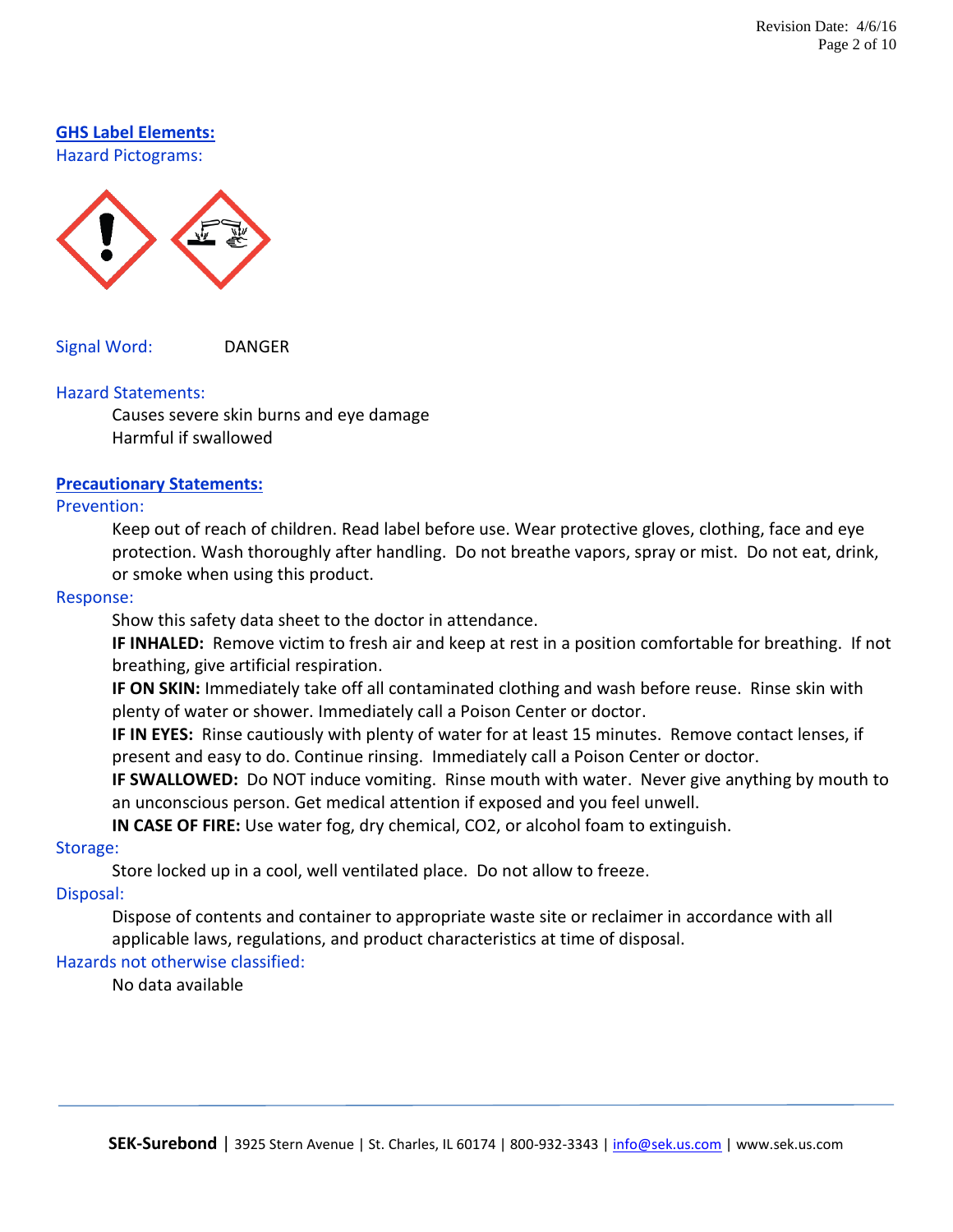# **Section 3. Composition/Information on Ingredients**

| <b>Substance/Mixture:</b>             | Mixture                                                  |
|---------------------------------------|----------------------------------------------------------|
| <b>Chemical Name:</b>                 | NА                                                       |
| <b>Other Means of Identification:</b> | <b>Efflo Off</b>                                         |
|                                       | <b>Efflorescence, Mineral &amp; Salt Deposit Cleaner</b> |
|                                       |                                                          |

## **CAS number/other identifiers:** CAS Number: Mixture

#### **Hazardous Components:**

| <b>Ingredient Name</b>     | %         | <b>CAS Number</b> |
|----------------------------|-----------|-------------------|
| Urea, Monohydrochloride    | $30 - 50$ | 506-89-8          |
| Potassium Hydroxide(457)   | $1 - 5$   | 1310-58-3         |
| <b>Nonionic Surfactant</b> | $1 - 5$   | 9016-45-9         |
| Balance                    | Balance   | Trade secret      |

\*= Proprietary (the exact percentage (concentration) of composition has been withheld as a trade secret.)

#### **Occupation exposure limits, if available, are listed in Section 8.**

#### **Section 4. First Aid Measures**

#### **Description of Necessary First Aid Measures:**

#### General advice

Get medical attention if exposed and you feel unwell. Show this safety data sheet to the doctor in attendance. Remove contaminated clothing. Wash thoroughly after handling.

#### If inhaled

Move person to fresh air. If irritation persists, call a physician. If not breathing, give artificial respiration.

#### In case of skin contact

Take off contaminated clothing and shoes. Wash off with soap and plenty of water. Wash clothes before reuse. If irritation develops, seek medical attention.

#### In case of eye contact

Rinse thoroughly with plenty of water for at least 15 minutes. Remove contact lenses if present and easy to do so. Continue rinsing. Consult a physician immediately.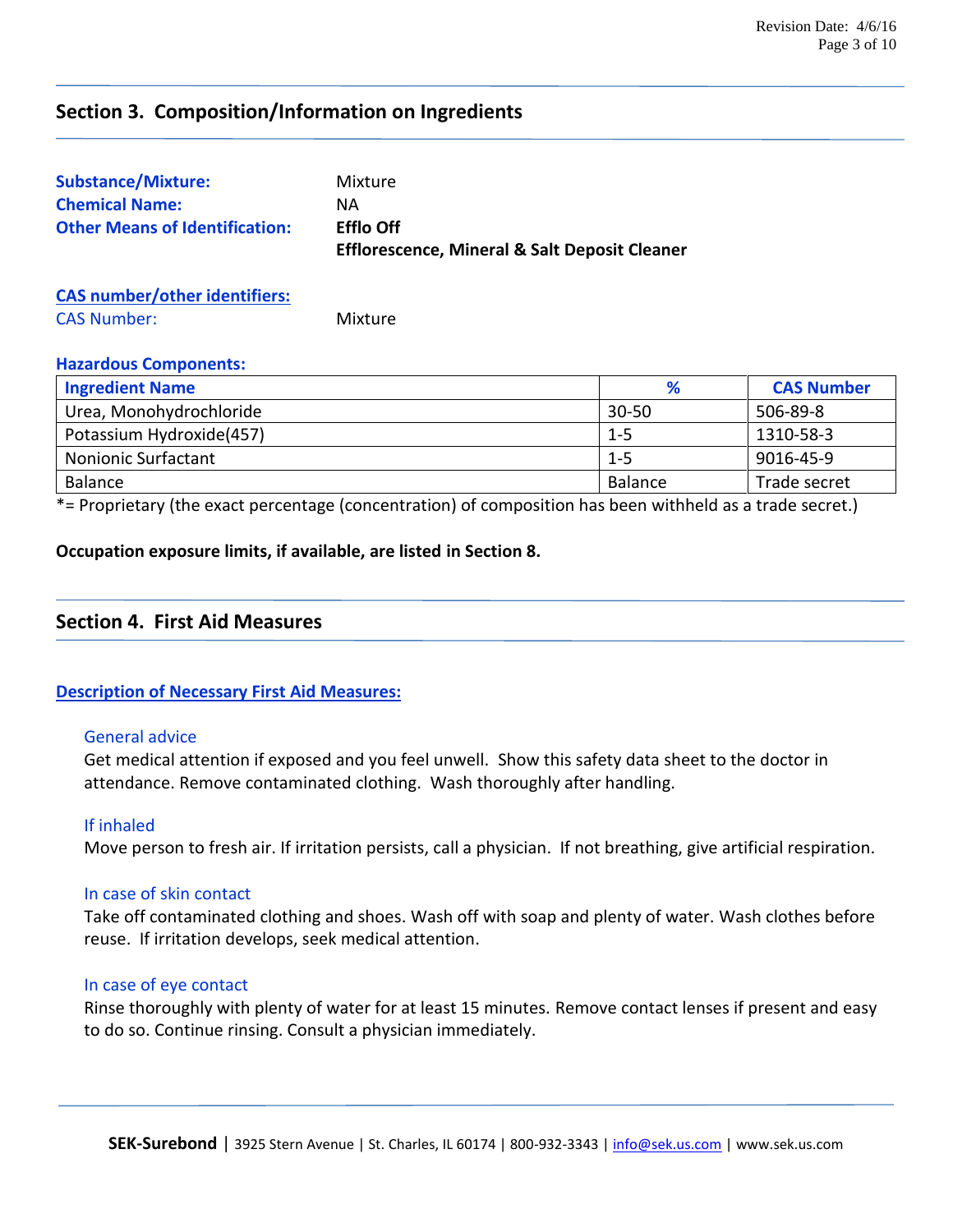#### If swallowed

Do NOT induce vomiting. Rinse mouth with water. Never give anything by mouth to an unconscious person. Consult a physician immediately.

#### **Most Important Symptoms/Effects, Acute:**

The most important known symptoms and effects are described in the labeling (see section 2.2) and/or in section 11.

**Indication of immediate medical attention and special treatment needed (if necessary):** No data available.

#### **Section 5. Firefighting Measures**

**Extinguishing Media:**

In case of fire use water fog, dry chemical, CO2, or "alcohol foam" to extinguish.

**Special hazards arising from the substance or mixture:** During fire, gases hazardous to health may be formed.

**Advice for firefighters:** Use protective clothing and NIOSH-approved breathing equipment in case of fire.

**Further information:**

No data available.

# **Section 6. Accidental Release Measures**

#### **Personal Precautions, Protective Equipment and Emergency Procedures:**

Isolate the area and contain the spilled material. Persons not wearing the appropriate PPE should be removed from the area until the spill is cleaned up. Stop leak if you can do it without risk and avoid run off to waterways and sewers.

#### **Environmental Precautions:**

Do not let product enter waterways and sewers.

#### **Methods and materials for containment and cleaning up:**

Soak up with inert absorbent material and prepare for disposal. Keep in suitable, closed containers for disposal. Never return spills to original container for reuse.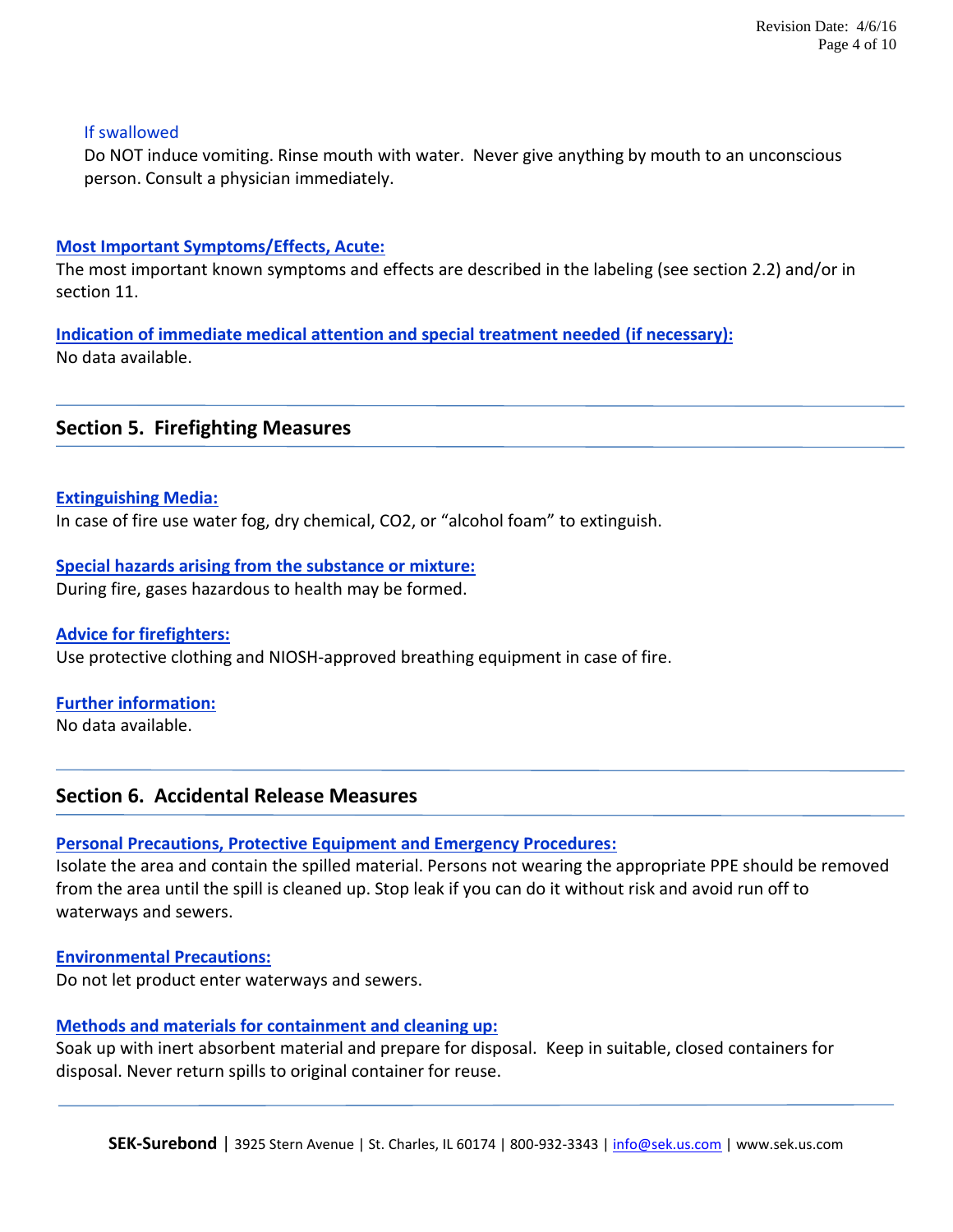# **Reference to other sections:**

For disposal see section 13.

# **Section 7. Handling and Storage**

#### **Precautions for Safe Handling:**

#### Protective Measures:

Wear all appropriate Personal Protective Equipment (PPE). Avoid prolonged exposure. Provide adequate ventilation. Do not mix with other chemicals. Use the product in a manner which minimizes splashes. Keep container closed when not in use.

#### **Conditions for Safe Storage, Including any Incompatibilities:**

Keep container tightly closed in a dry and well-ventilated place at ambient temperatures. Containers which are opened must be carefully resealed and kept upright to prevent leakage.

**Regulatory Requirements:** No data found

#### **Storage stability:**

Shelf life, use within: 24 months

# **Section 8. Exposure Controls/Personal Protection**

#### **Control Parameters:**

#### Appropriate Engineering Controls:

Avoid contact with skin, eyes and clothing. Wash hands before breaks and immediately after handling the product. Ensure that eyewash stations and safety showers are close to the workstation location.

#### Ventilation Controls:

Provide adequate ventilation to control airborne concentration. In case of insufficient ventilation, wear suitable respiratory equipment.

#### Administrative controls:

Educate and train employees in safe use of this product. Follow all label warnings and data sheet instructions.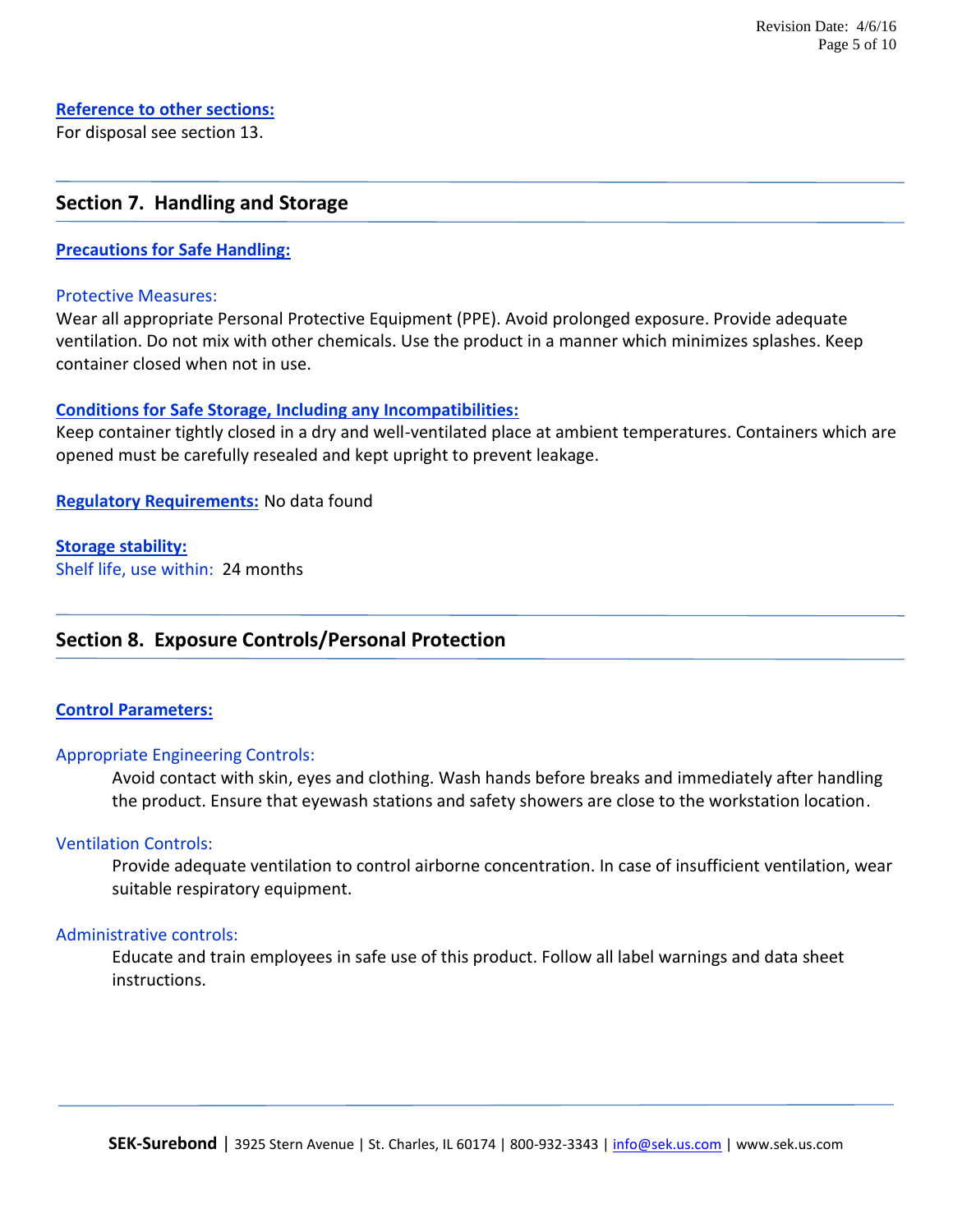#### **Individual Protection Measures:**

As prescribed in the OSHA Standard for Personal Protective Equipment (29 CFR 1910.132), employers must perform a hazard assessment of all workplaces to determine the need for proper protective equipment for each employee.

#### Eye/Face Protection:

Close fitting safety goggles. Face Protection shield if needed.

#### Skin & Body Protection:

Wear protective gloves and protective clothing.

#### Respiratory Protection:

If irritation is experienced, NIOSH/MSHA approved respiratory protection should be worn.

#### **Contaminated Equipment:**

Prevent further leakage or spillage if safe to do so. Do not let product enter drains, waterways and sewers. Discharge into the environment must be avoided. Dispose of the waste in compliance with federal, state, regional and local regulations.

# **Section 9. Physical and Chemical Properties**

| Information on basic physical and chemical properties: |                                              |  |  |  |
|--------------------------------------------------------|----------------------------------------------|--|--|--|
| <b>Appearance Form:</b>                                | Liquid, Pale Clear                           |  |  |  |
| Odor:                                                  | Fresh Scent                                  |  |  |  |
| <b>Odor Threshold:</b>                                 | Not determined                               |  |  |  |
| pH:                                                    | $\geq 1.0$                                   |  |  |  |
| Melting point/freezing point:                          | No data available                            |  |  |  |
| Initial Boiling point and boiling range:               | $>$ 212 $^{\circ}$ F ( $>$ 100 $^{\circ}$ C) |  |  |  |
| Flash point:                                           | No data available                            |  |  |  |
| <b>Evaporation rate:</b>                               | No data available                            |  |  |  |
| Flammability (solid, gas):                             | Not applicable                               |  |  |  |
| <b>Upper/lower flammability</b>                        |                                              |  |  |  |
| or explosive limits:                                   | No data available                            |  |  |  |
| Vapor pressure:                                        | No data available                            |  |  |  |
| Vapor density:                                         | No data available                            |  |  |  |
| Relative density (water=1):                            | 1.13 g/cm3 at 25°C (77 °F)                   |  |  |  |
| Water solubility:                                      | <b>Fully Miscible</b>                        |  |  |  |
| Auto-ignition temperature:                             | No data available                            |  |  |  |
| Decomposition temperature:                             | No data available                            |  |  |  |
| Viscosity:                                             | Water thin                                   |  |  |  |
| <b>Explosive properties:</b>                           | Product does not present an explosion hazard |  |  |  |
| <b>Oxidizing properties:</b>                           | No data available                            |  |  |  |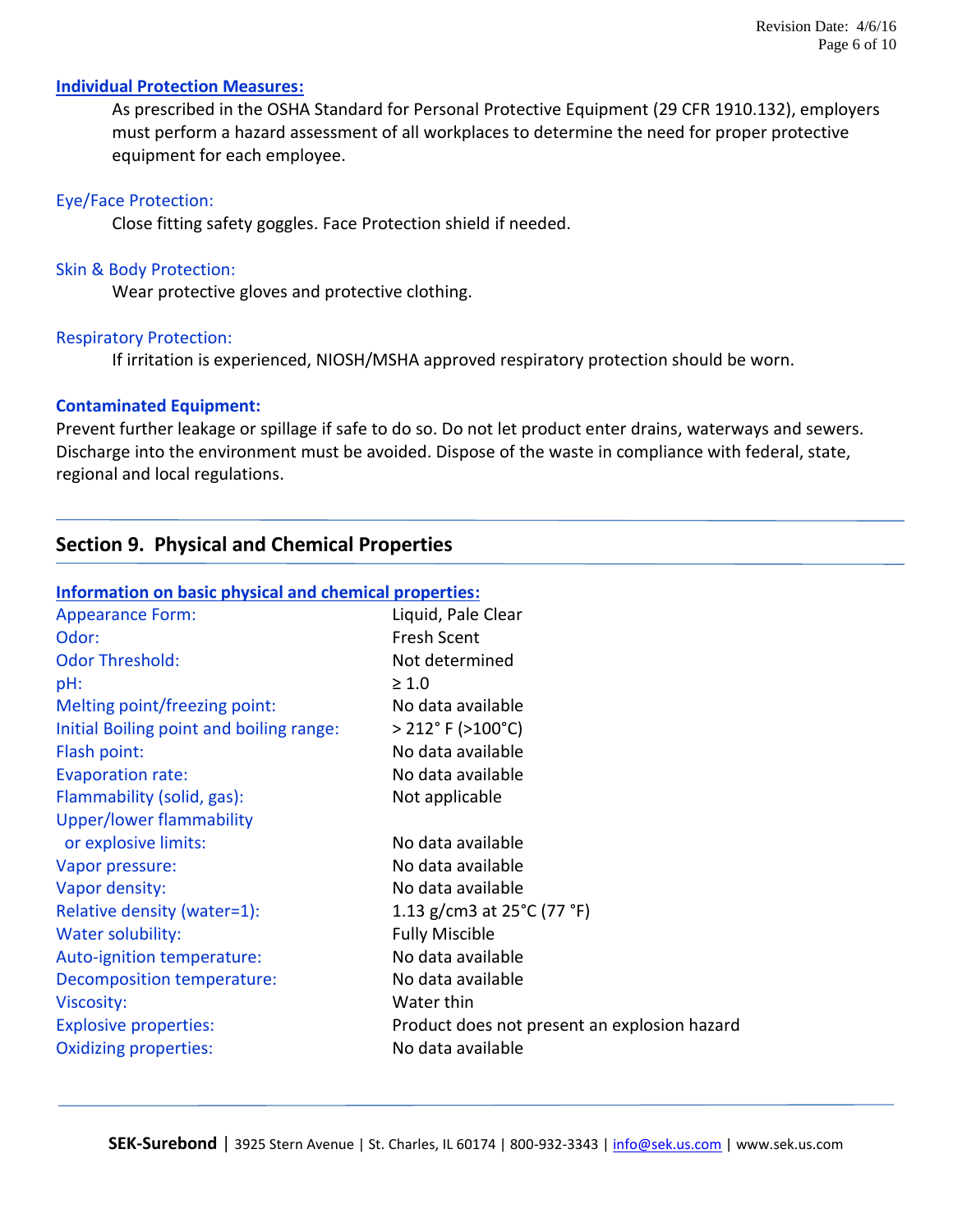# **Section 10. Stability and Reactivity**

#### Reactivity:

Stable under normal storage and transport conditions of use.

#### Chemical Stability: Stable under recommended storage conditions.

Possibility of Hazardous Reactions: No data available Conditions to Avoid:

High heat, incompatible material

### Incompatible Materials:

Strong alkali and reducing agents

### Hazardous Decomposition Products:

#### No data available

Other Decomposition Products:

# No data available

Other Information:

In Event of Fire: See Section 5

# **Section 11. Toxicological Information**

#### **Information on Toxicological Effects:**

#### **Product Information:**

| Inhalation: | May be harmful if inhaled.                                           |
|-------------|----------------------------------------------------------------------|
| Ingestion:  | May be harmful if swallowed.                                         |
| Eyes:       | Causes serious eye irritation and possible damage if left untreated. |
| Skin:       | May cause irritation with prolonged contact.                         |

# **Germ cell mutagenicity:**

No data available

#### **Carcinogenicity:**

This product does not contain any carcinogens or potential carcinogens as listed by OSHA, IARC or NTP.

#### **Reproductive toxicity:**

No data available

# **Specific target organ toxicity - single exposure:**

No data available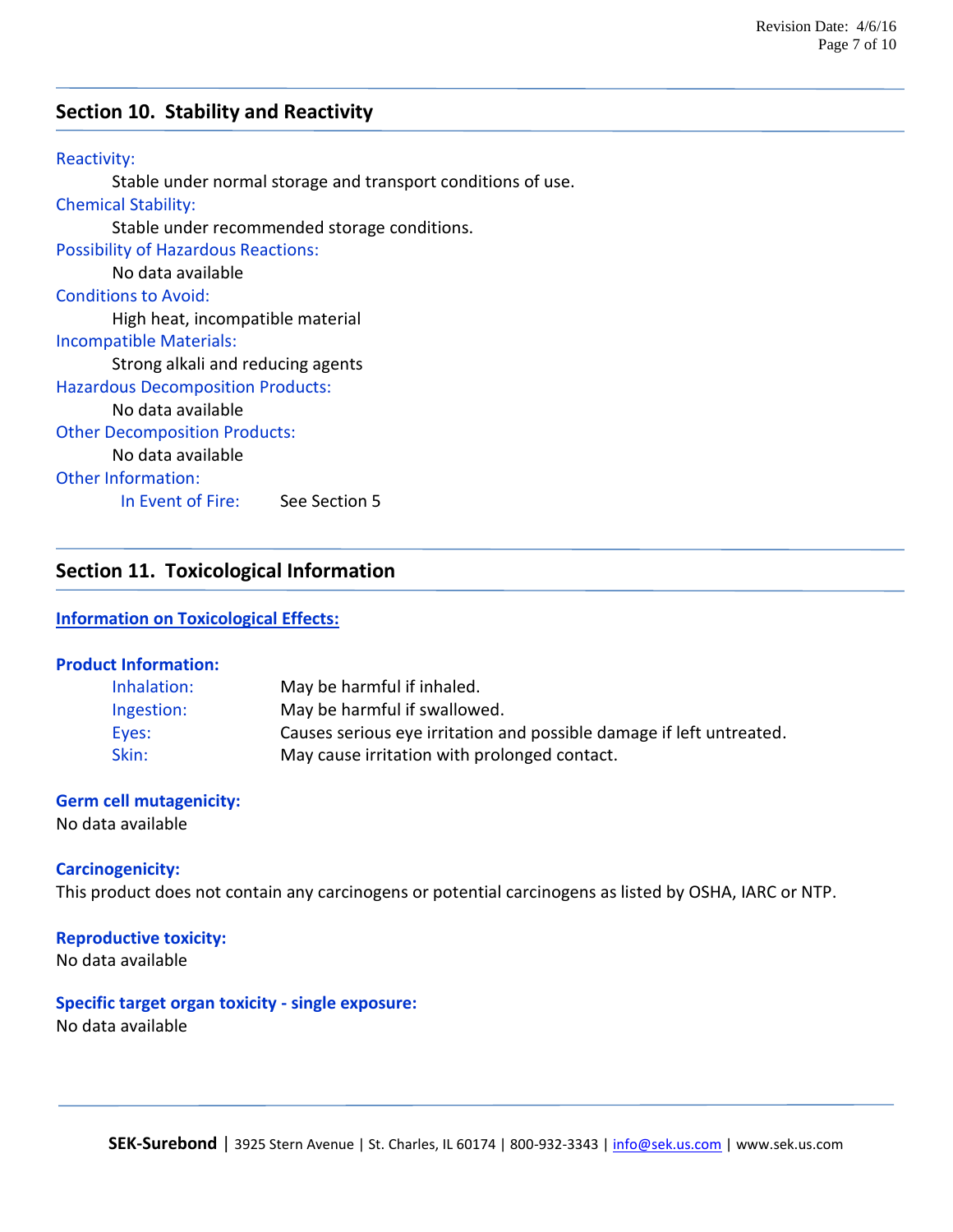**Specific target organ toxicity - repeated exposure:** No data available

**Aspiration hazard:** No data available

**Additional Information:** No data available

# **Section 12. Ecological Information**

**Toxicity:** No data available

**Persistence and Degradability:** No data available

**Bioaccumulative Potential:** No data available

**Mobility in Soil:** No data available

#### **Other adverse Ecological Effects:** An environmental hazard cannot be excluded in the event of unprofessional handling or disposal.

# **Section 13. Disposal Considerations**

#### **Waste Disposal Method:**

If possible, recover product for intended use. Waste must be disposed of in accordance with federal, state and local environmental control regulations.

**Empty Container Precautions:** No data available

**Contaminated packaging:**

Dispose of as unused product.

# **Section 14. Transport Information**

**DOT Classification: Hazardous**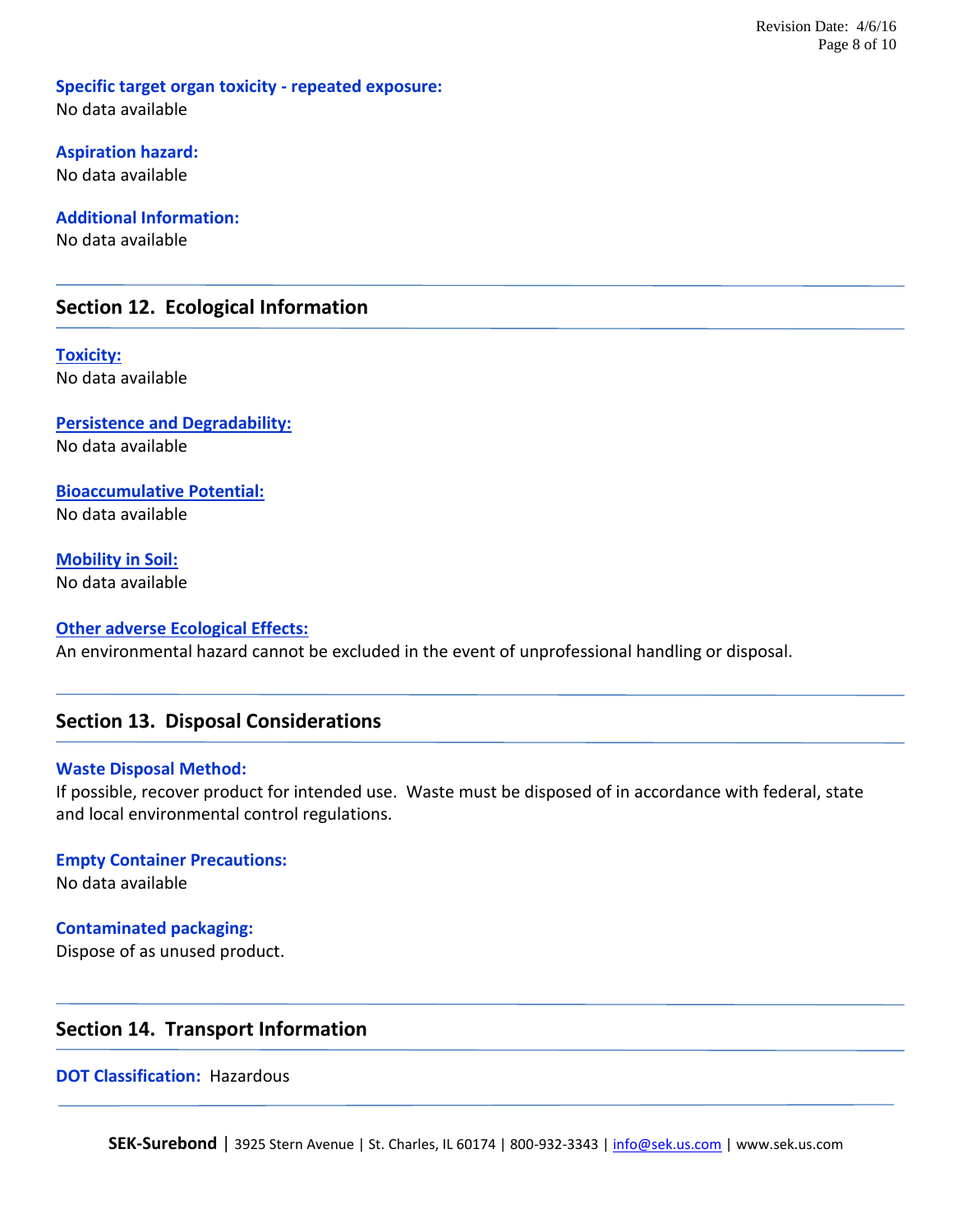**DOT Information: UN #:** UN3265 **UN Proper Shipping Name:** Corrosive liquid, acidic, organic, n.o.s. (urea hydrochloride) **Transport Class:** Class 8, Packing Group III **Limited Quantity Exceptions [ 49 CFR 173.154 (b)(2)] :** For Class 8, Packing Group III materials having inner packaging not over 5.0 L (1.3 gallons) net capacity each in a strong outer packaging.

**Important Note:** Shipping descriptions may vary based on mode of transport, quantities, package size, and/or origin and destination. Consult your company's Hazardous Materials/Dangerous Goods expert for information specific to your situation.

# **Section 15. Regulatory Information**

This listing is to highlight federal level regulations of the product. Individual states, and other nations may have further regulations not listed below.

#### **Classification of Mixture:**

#### **US Federal Regulations:**

This product is a "Hazardous Chemical" as defined by the OSHA Hazard Communication Standard, 29CFR 1910.1200.

#### **SARA 313:**

SARA 313: Section 313 of Title III of the Superfund Amendments and Reauthorization Act of 1986 (SARA). Not Regulated.

#### **SARA 311/312 Hazard Categories:**

| <b>Acute Health Hazard</b>        |  |
|-----------------------------------|--|
| <b>Chronic Health Hazard</b>      |  |
| Fire Hazard                       |  |
| Sudden Release of Pressure Hazard |  |
| Reactive Hazard                   |  |

#### **California Prop. 65:**

This product does not contain any chemicals known to the State of California to cause cancer, birth defects, or any other reproductive harm.

#### **US Right-to-Know Regulations:**

Not regulated